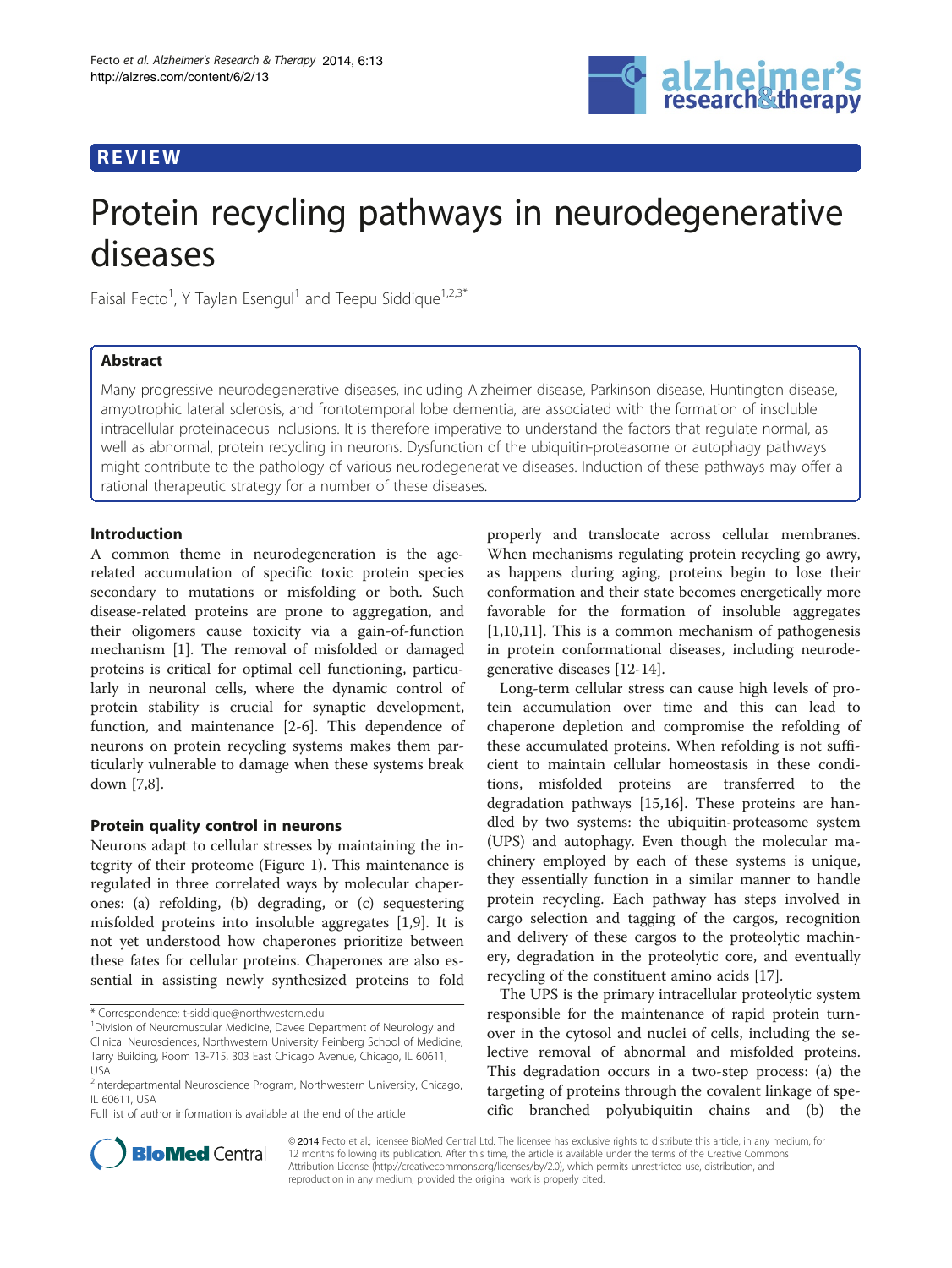<span id="page-1-0"></span>

degradation of the tagged proteins by the downstream 26S proteasome complex. The 26S proteasome is composed of two sub-complexes: the 19S regulatory particle and the 20S core particle. In neuronal cells, dynamic control of protein stability is crucial for synaptic development and function, and the UPS plays an important role in the regulation of synaptic proteins [\[2](#page-5-0)]. It has been shown that depletion of the 26S proteasomes in mice leads to neurodegeneration; thus, they are essential for normal neuronal homeostasis and survival [[18](#page-5-0)]. Aggregationprone proteins may themselves impair the UPS by (a) saturating the capacity of the intracellular UPS machinery, (b) sequestering of essential components of the UPS into inclusions, or (c) clogging up the proteasome. Since the UPS is essential for cellular protein recycling, repeated attempts to degrade protein aggregates may hinder its ability to fulfill other physiologic tasks and this may ultimately lead to cellular dysfunction or death.

Autophagy represents an alternate pathway to the UPS for degradation of cytosolic proteins and organelles, including lipid structures and glycoproteins. Autophagy has a role in many biological processes, including nutrient recycling for prolonged survival during starvation and cytoprotection through degradation of insoluble inclusions in various neurodegenerative disorders. Since neurons are post-mitotic cells with polarized morphology and active protein trafficking, they are highly dependent on autophagy for their survival [\[3,4](#page-5-0)]. Furthermore, suppression of basal autophagy by knocking out autophagy-related genes leads to severe neurodegeneration in mice secondary to an accumulation of ubiquitinpositive protein aggregates and neuronal loss in the cerebellar cortex, hippocampus, and cerebellum [\[19](#page-5-0)[,20](#page-6-0)]. Interestingly, impairment of the UPS can cause a compensatory increase in autophagy in order to maintain cellular homeostasis [\[21\]](#page-6-0). However, autophagy inhibition, in addition to affecting long-lived proteins, compromises the UPS function [\[22](#page-6-0)].

Autophagy can be subdivided into the macroautophagylysosomal system (MALS), chaperone-mediated autophagy (CMA), and mitophagy. MALS is responsible for bulk lysosomal degradation of cytosolic proteins, including protein aggregates and organelles. Mitophagy is the selective degradation of mitochondria. Unlike other types of autophagy, which rely on vesicle-mediated delivery of substrates to the lysosome, CMA is a selective process that involves direct translocation of substrates across the lysosomal membrane. When MALS is induced, a doublemembrane compartment called an autophagosome sequesters an area of the cytoplasm and eventually fuses with the lysosome, where lysosomal enzymes degrade its contents. The MALS pathway has been implicated in several neurodegenerative diseases. As neurological disease progresses, there is an accumulation of autophagosomes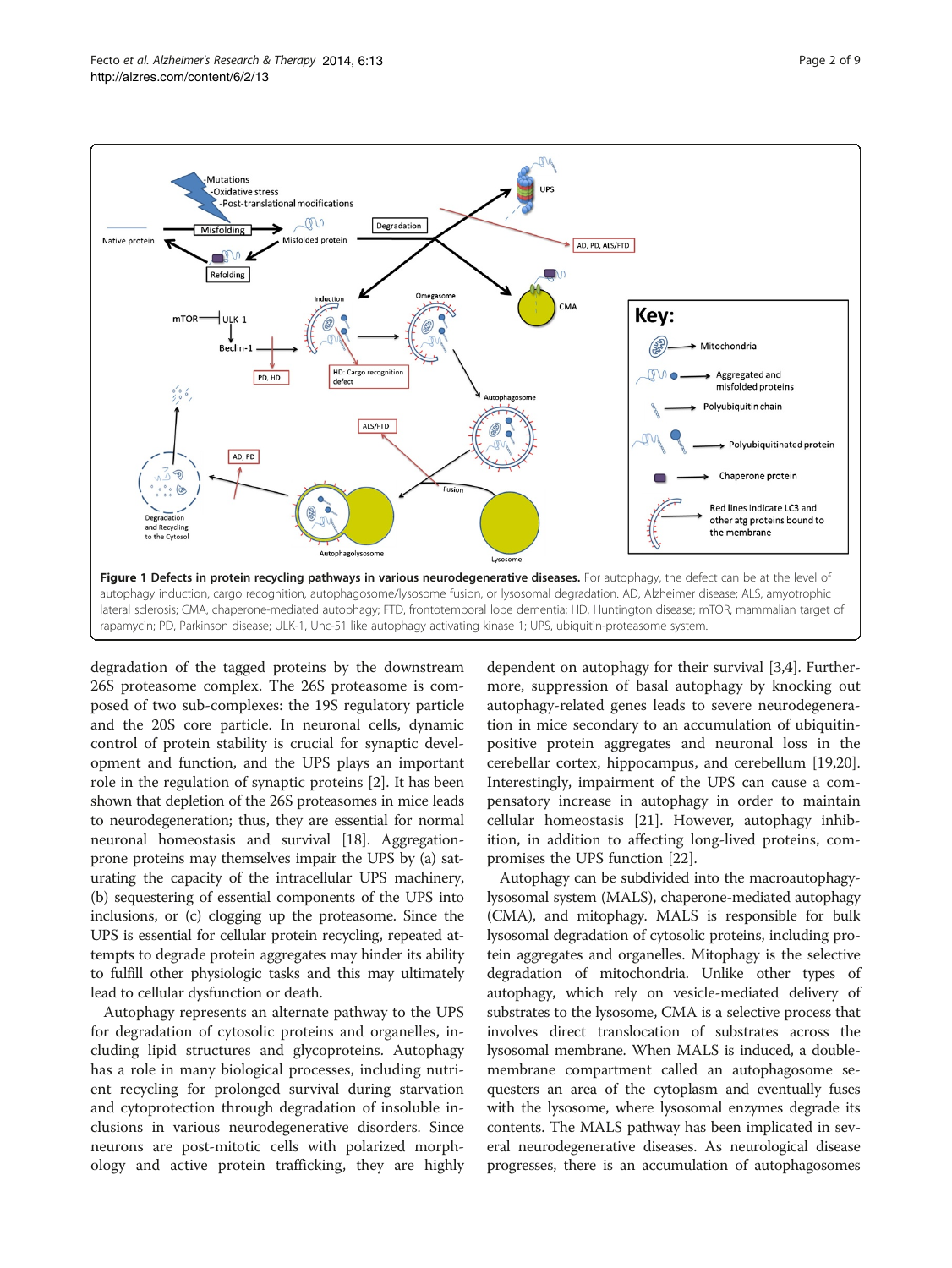or autophagic vacuoles in the diseased brains. In general, neurodegeneration is associated with defects at various steps in the autophagic process: (a) the disruption of autophagosome formation, (b) the disruption of autophagosome maturation, and (c) the disruption of autophagosome clearance.

Several adaptor proteins or shuttling factors are involved in the transport of protein substrates. Such proteins usually possess ubiquitin-associated (UBA) and ubiquitin-like (UBL) domains and include the ubiquilins (UBQLN) and SQSTM1/p62 [\[23](#page-6-0)]. They bind the substrates with their UBA domain and transport them to the proteasome, where they subsequently bind to the 19S regulatory particle with their UBL domain [\[23](#page-6-0)]. Interestingly, the UBQLNs and SQSTM1/p62 have also been proposed to form the link between UPS and autophagy [\[23\]](#page-6-0).

We will now discuss the involvement of protein recycling pathways in the most common age-related neurodegenerative diseases, focusing on the UPS, MALS, and mitophagy pathways (Figure [1\)](#page-1-0). CMA has been reviewed in detail by others and will not be the focus of this review [\[24\]](#page-6-0).

## Alzheimer disease

Alzheimer disease (AD) is the most common cause of senile dementia and is characterized by progressive dementia accompanied by personality changes, psychosis, and language problems. Neuropathology is characterized mainly by extracellular senile plaques, consisting primarily of βamyloid (Aβ), and intracellular neurofibrillary tangles, with hyperphosphorylated microtubule associated protein tau as a main constituent. Dystrophic neurites surrounding the plaques are ubiquitinated and consist of several ubiquitin-binding proteins, such as UBQLNs and SQSTM1/p62. There is not much evidence that the UPS is involved in degradation of Aβ or its precursor, the βamyloid precursor protein (βAPP). On the other hand, tau is inefficiently degraded by the UPS, although the noncanonical 20S proteasomal degradation rather than the ubiquitin-dependent 26S proteasomal degradation seems to have a predominant role [\[25\]](#page-6-0). Despite the limited role for the UPS in the recycling of Aβ and tau, there is evidence that both of these proteins can impair UPS function [[26,27\]](#page-6-0) and such impairments have been observed in several brain regions of patients with AD [\[28\]](#page-6-0). Interestingly, a frame-shift mutant of ubiquitin B  $(UBB<sup>+1</sup>)$  has been found to accumulate in the dystrophic neurites and neurofibrillary tangles of AD [[29](#page-6-0)] as well as other tauopathies and in polyglutamine diseases but not in synucleinopathies [[30](#page-6-0)]. Although low levels of  $UBB<sup>+1</sup>$  are degraded by the UPS, high levels of  $UBB<sup>+1</sup>$  are incompletely degraded by the UPS, resulting in inhibition [\[31](#page-6-0)]. It has been reported that ubiquitination of  $UBB<sup>+1</sup>$  is mediated by E2-25 K, which is essential for Aβ toxicity in animal AD models [[32](#page-6-0)]. There is also emerging evidence that the ubiquitin-like protein, UBQLN1, is important in the regulation of βAPP and the AD-related protein, presenilin 1 [\[33\]](#page-6-0).

Abundant autophagic vacuoles were first identified by electron microscopy studies on AD brain [[34](#page-6-0)] and later confirmed by immunolabeling studies to be a major reservoir of intracellular Aβ [[35](#page-6-0)]. This accumulation of autophagic vacuoles seems to be secondary to a combination of increased autophagy induction and their defective clearance [\[36,37](#page-6-0)]. Hyperactivation of mammalian target of rapamycin (mTOR) by Aβ results in decreased autophagy and contributes to tau hyperphosphorylation [[38](#page-6-0)-[40](#page-6-0)]. Furthermore, genetic inhibition of autophagy enhances Aβ-induced toxicity in cultured neurons [\[41\]](#page-6-0). Lee and colleagues [\[42\]](#page-6-0) have previously reported that loss of presenilin 1 activity led to impairments in autophagosomal function as a consequence of lysosomal alkalinization, caused by failed maturation of the proton translocating V0a1 subunit of the vacuolar (H<sup>+</sup>)-ATPase and targeting to the lysosome. Several groups have supported these findings under presenilin 1 loss-of-function conditions [\[43-46](#page-6-0)]. However, these findings were not supported by two recent independent studies [[47,48](#page-6-0)]. Reliable lysosomal pH measurement requires an appropriate probe and optimal experimental conditions and controls, and the differing observations by these groups may be due to differences in experimental approaches employed [\[44](#page-6-0)]. Interestingly, genetic enhancement of lysosomal activity has been shown to reduce Aβ accumulation and prevented the development of cognitive deficits in a mouse model of AD [\[49](#page-6-0)].

There is some evidence supporting a potential beneficial effect of inducing autophagy with rapamycin in AD [[50\]](#page-6-0). For instance, it has been shown that rapamycinmediated mTOR inhibition reduces Aβ and tau accumulation in an autophagy-dependent manner and reduces cognitive deficits in two different mouse models of AD [[38,51\]](#page-6-0). Furthermore, induction of autophagy by viral vector-mediated expression of beclin1, which is involved in autophagic vesicle nucleation, reduces Aβ pathology in a mouse model of AD [\[52\]](#page-6-0). However, it must be noted that a possible dysregulation of mTOR-protein synthesis by rapamycin may have detrimental effects on learning and memory [[53](#page-6-0),[54](#page-6-0)]. Also, if autophagosome clearance is impaired, as has been suggested by a lysosomal acidification defect in AD, autophagy induction may cause further accumulation of autophagosomes and autophagy substrates. For instance, it has been shown that rapamycin treatment decreases lifespan of flies overexpressing Aβ42 [\[55\]](#page-6-0). Collectively, these observations suggest that UPS and autophagy play a critical role in the pathogenesis of AD and that mTOR or beclin 1 signaling or the activation (or a combination of these) may be important therapeutic targets in AD.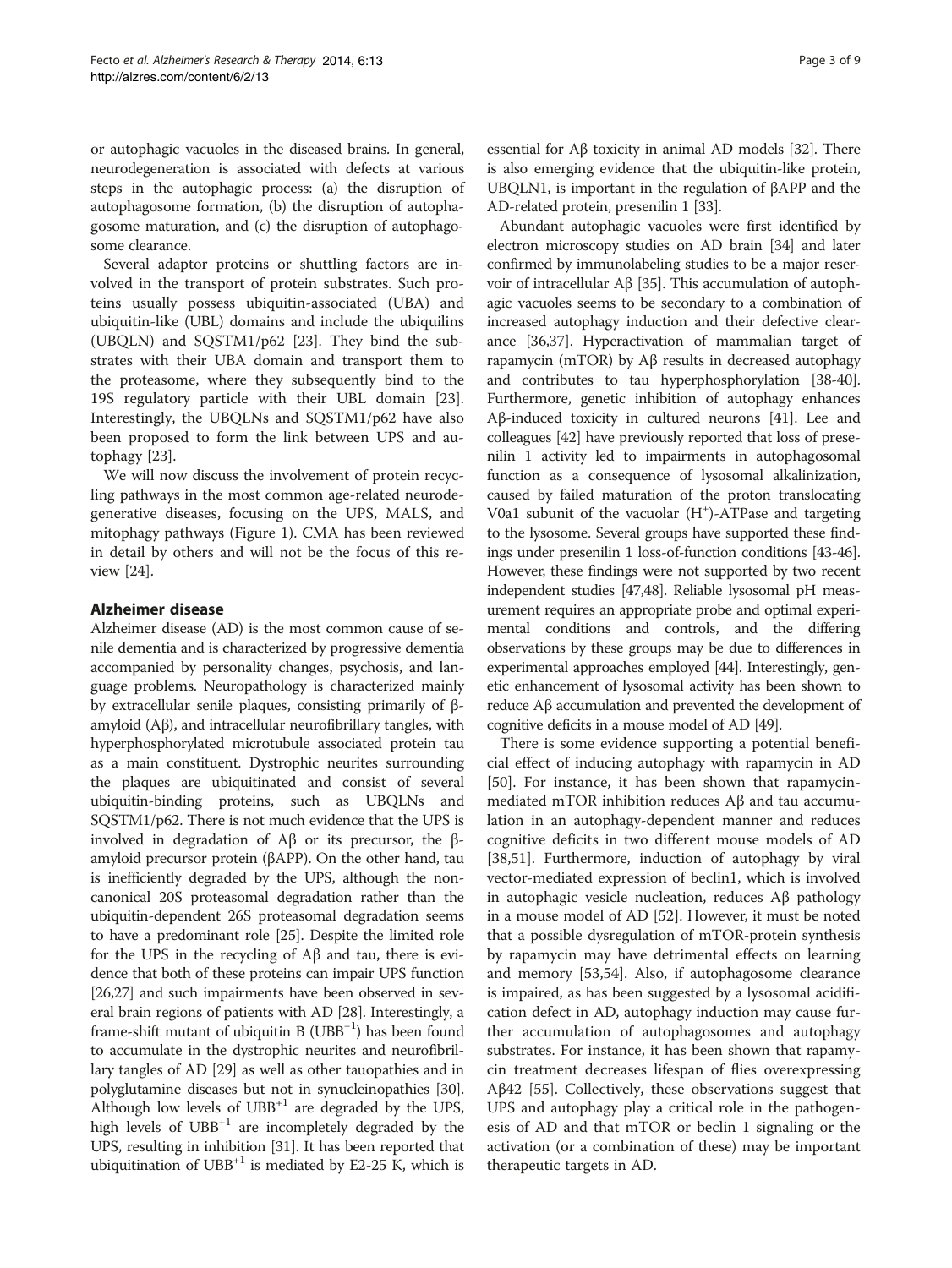#### Parkinson disease

Parkinson disease (PD) is a progressive neurodegenerative disorder caused by a selective death of dopaminergic neurons in the substantia nigra and results in a resting tremor, rigidity, slowness of movement, and postural instability. The characteristic pathology of PD includes cytoplasmic inclusions called Lewy bodies, whose major constituent is α-synuclein. It has been reported that the UPS is the main degradation pathway for  $\alpha$ -synuclein under normal conditions in vivo while, with increased αsynuclein burden, MALS is recruited [\[56](#page-6-0)]. It has been shown that expression of the A53T mutant of αsynuclein induces alterations of the UPS [\[57](#page-6-0)]. Providing further evidence for a role of the UPS in PD pathogenesis, Bedford and colleagues [[18\]](#page-5-0) reported that depletion of the 26S proteasome leads to an accumulation of αsynuclein and the development of Lewy-like inclusions. There is also limited evidence for a direct genetic role for UPS involvement in PD pathogenesis. A putative causal mutation in ubiquitin C-terminal hydrolase L1 has been identified in two German siblings with PD [\[58](#page-7-0)]. Mutations in the E3 ligase parkin cause juvenile PD [[59,60\]](#page-7-0), and the mechanism was linked to diminished affinity for the 19S particle for at least some of the mutations [[61\]](#page-7-0). Parkin is reportedly involved in proteasomal degradation of several substrates, including α-synuclein, and in mitophagy.

Autophagy has a vital role to play in the pathogenesis of PD. Conditional deletion of the autophagy-related protein, Atg7, in the substantia nigra dopaminergic neurons recapitulates many of the pathologic features of PD [[62](#page-7-0)]. Moreover, it has been shown that αsynuclein inclusions are preferred targets for SQSTM1/ p62-dependent autophagy [[63\]](#page-7-0). The familial PD-linked proteins, such as α-synuclein, DJ-1, parkin, PINK1, and LRRK2, are also known to be involved in the autophagic pathway. For instance, it is known that overexpression of wild-type α-synuclein impairs macroautophagy by causing mislocalization of the autophagy protein, Atg9, and decreased formation of autophagosome precursors called omegasomes [[64](#page-7-0)]. In addition, overexpression of the A53T mutant of human α-synuclein induces an accumulation of autophagic vacuoles [[57](#page-6-0)[,65\]](#page-7-0). Functional deficiency of DJ-1 also leads to altered autophagy via an increase in autophagic flux in murine and human cell lines [[66](#page-7-0)]. Moreover, cells transfected with mutant LRRK2 show marked accumulation of autophagic vacuoles [[67](#page-7-0)]. The full-length PINK1 interacts with beclin 1, and it has been shown that the overexpression of PINK1 significantly enhances both basal and starvation-induced autophagy. Of note, the W437X mutant of PINK1 shows an impaired interaction with beclin 1 and lacks the ability to induce autophagy [[68\]](#page-7-0). Interestingly, it has been shown

that beclin 1 gene transfer activates autophagy and ameliorates the neurodegenerative pathology in an  $\alpha$ synuclein model of PD [[69\]](#page-7-0).

It is known that damaged mitochondria accumulate with normal aging. Mitochondrial dysfunction has also been implicated in the pathogenesis of PD. It has been shown that parkin is selectively recruited to damaged mitochondria and is important in their selective elimination [[70\]](#page-7-0). Moreover, damage to mitochondria facilitates the rapid accumulation of PINK1, a mitochondrial serine/threonine kinase, in the mitochondria which recruits parkin to induce mitophagy in a process which involves the recruitment of SQSTM1/p62 and VDAC1 [[71,72\]](#page-7-0). This PINK1/parkin-mediated mitophagy is compromised by PD-linked mutations [\[73\]](#page-7-0). Consistent with this, it has been shown that there is an accumulation of damaged mitochondria in knockout models of PINK1 and parkin [\[74-76](#page-7-0)].

Mutations in genes encoding lysosomal proteins, such as glucocerebrosidase (GBA) and lysosomal type 5 P-type ATPase (ATP13A2), have also been linked to PD [\[77](#page-7-0)]. GBA mutations impair lysosomal function, leading to αsynuclein accumulation, which further decreases lysosomal GBA activity by impairing the trafficking of GBA from the endoplasmic reticulum-Golgi to lysosomes, leading to neurodegeneration [[77](#page-7-0)]. Recent work has shown that deficiency of ATP13A2 leads to lysosomal dysfunction, α-synuclein accumulation, and neurotoxicity [\[78,79](#page-7-0)]. Collectively, these observations suggest that impairments of UPS, autophagy, and mitophagy may underlie PD pathogenesis and that these pathways may serve as relevant targets for the design of rational therapies in PD.

## Amyotrophic lateral sclerosis and frontotemporal lobe dementia

Amyotrophic lateral sclerosis (ALS) is the most common form of motor neuron disease and is caused by selective degeneration of motor neurons in the brain and spinal cord. Progressive weakness leads to paralysis that is ultimately fatal, in most cases, within 5 years of symptom onset. About 5 % of patients with ALS develop features of overt and disabling dementia, usually of the frontotemporal lobar type (FTD) [[80](#page-7-0)]. The presence of ubiquitin-positive proteinaceous inclusions in motor neurons is the signature pathological feature of ALS, and it has been proposed that dysfunction of the UPS might play a role in this phenomenon. Indeed, motor neuron-specific disruption of proteasomes results in an ALS-like phenotype in mice [[81](#page-7-0)]. Functional alterations of the UPS occur in motor neurons of mutant SOD1-linked ALS mice and may play a role in disease progression [\[82](#page-7-0)]. It is also known that mutant SOD1 is degraded by the proteasome and that partial inhibition of proteasome activity leads to the formation of large SOD1-containing aggregates [[83](#page-7-0)-[87](#page-7-0)].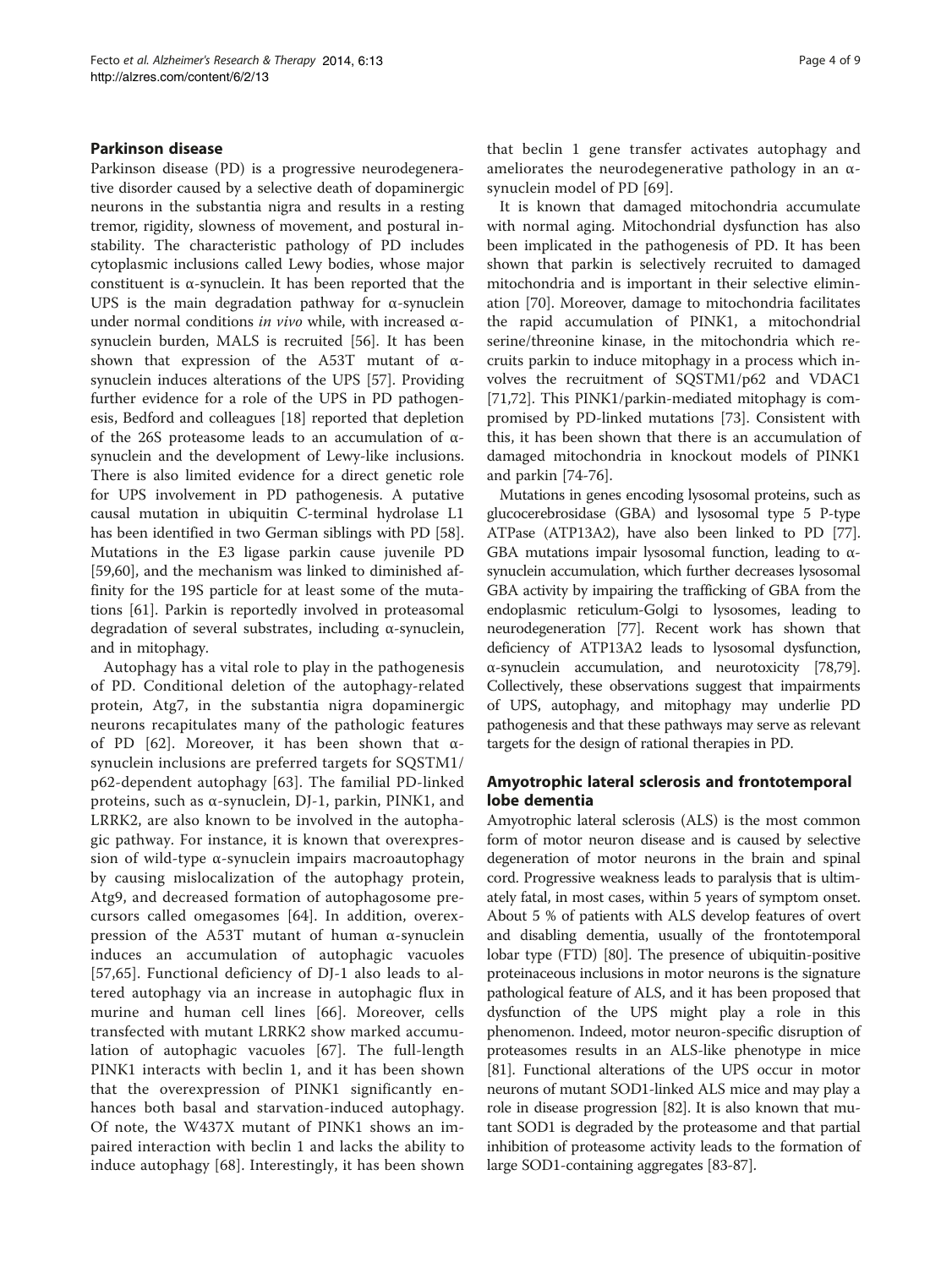Direct etiological evidence for the involvement of UPS and MALS pathways was provided by the identification of mutations in UBQLN2 and SQSTM1/p62 in ALS and FTD [\[23](#page-6-0)[,88,89\]](#page-7-0). Pathologic inclusions, containing ubiquitin, SQSTM1/p62, and UBQLN2, are a common feature in a wide spectrum of ALS and ALS-FTD, implying a functional convergence at the level of abnormal turnover of ubiquitinated proteins [[23,](#page-6-0)[80,88](#page-7-0)]. Indeed, it has been shown that mutant UBQLN2 impairs UPS function in vitro [\[88\]](#page-7-0), implying that induction of UPS function can be a viable therapeutic option in ALS and ALS-FTD.

Although a defective UPS has been suggested to produce ALS-associated protein aggregates, recent studies have revealed a prominent role for autophagy [\[90](#page-7-0)]. Surviving motor neurons from mutant SOD1-linked ALS mice at the end stage of disease show accumulation of autophagic vacuoles within the cytosol in a progressive and protein aggregation-related manner [[91\]](#page-7-0). Mutant SOD1 can be recognized by SQSTM1/p62 in a ubiquitin-independent fashion and targeted for autophagy [\[92](#page-7-0)]. Autophagy induction clears aggregated proteins and rescues motor neuron degeneration in ALS mice [[90,93\]](#page-7-0). However, it has also been shown that rapamycin treatment in mutant SOD1-linked ALS mice resulted in exacerbation of ALS pathology, earlier disease onset, and faster disease progression [\[94\]](#page-7-0). Moreover, although lithium-mediated autophagy induction was originally reported to be beneficial in both mice and patients with ALS [[91\]](#page-7-0), these findings could not be reproduced by subsequent studies [[95-](#page-7-0)[97\]](#page-8-0). Interestingly, a recent study has suggested a potential use of trehalose and enhancers of mTOR-independent autophagy for the treatment of ALS [[98](#page-8-0)]. Therefore, further studies are required to clarify the potential role of autophagy induction in ALS.

An autophagy defect has also been suggested by genetic studies of ALS and FTD. For instance, mutations in UBQLN2 and SQSTM1/p62 have been reported in ALS and FTD [[88,89,](#page-7-0)[99\]](#page-8-0). UBQLNs were previously thought to be involved in protein degradation via the UPS. Recently, several studies have provided convincing evidence for their role in autophagy [\[100-102](#page-8-0)]. UBQLNs are present in autophagosomes and bind LC3 in a complex [[101,103](#page-8-0)]. Overexpression of UBQLNs protects cells from starvation-induced death (via autophagy and UBAdomain dependent mechanisms), whereas depletion renders cells more susceptible [[100](#page-8-0)]. Depletion of UBQLNs also regulates formation and maturation of autophagic vacuoles [\[100,101\]](#page-8-0). It has been reported that SQSTM1/ p62 binds ubiquitinated proteins and LC3 [[104](#page-8-0)]. Under conditions of impaired autophagy, SQSTM1/p62 mediates the aggregation of ubiquitinated proteins and sequesters them from the UPS [\[22](#page-6-0)[,105\]](#page-8-0). Similarly, mutations in VCP and OPTN cause ALS [[106,107](#page-8-0)]. VCP mutations also cause the syndrome of inclusion body

myopathy with Paget disease of bone and FTD [[108](#page-8-0)]. Interestingly, both VCP and OPTN are also involved in protein degradation via autophagy [\[109](#page-8-0)-[111](#page-8-0)]. Recently, the ALS-linked protein FIG 4 was also shown to be involved in autophagy [[112\]](#page-8-0). Similarly, mutations in the endosomal ESCRTIII-complex subunit CHMP2B cause FTD [\[113](#page-8-0)]. VCP and ESCRT family members, including CHMP2B, are known to participate in autophagosomelysosome fusion.

The ALS-FTD-associated protein TDP43 is degraded by both the UPS and autophagy pathways, and it has been shown that overexpression of SQSTM1/p62 reduces TDP43 aggregation in an autophagy- and proteasome-dependent manner [[114](#page-8-0)-[116\]](#page-8-0). Deficiency of VCP and ESCRT family members has been shown to lead to the accumulation of the TDP43 [[109,117](#page-8-0),[118](#page-8-0)]. Interestingly, overexpression of UBQLN1 has been shown to potentiate the aggregation of TDP43 and modify toxicity in a drosophila model of ALS [[119,120\]](#page-8-0). Future studies to address the precise molecular mechanism of UPS and autophagy dysfunction in ALS and FTD are essential to identify appropriate therapeutic targets.

## Huntington disease

Huntington disease (HD) is caused by a polyglutamine repeat expansion in the huntingtin (htt) gene, resulting in protein aggregation and causing a syndrome of involuntary movements and dementia. Although it is clear that the proteasome is involved in the degradation of mutant htt, the role of proteasomes remains contradictory [[121](#page-8-0)]. Interestingly, a recent unbiased screen has identified both UBQLN1 and UBQLN2 to be highly associated with htt inclusions [\[122](#page-8-0)]. Altered autophagy has been observed in post-mortem specimens from HD patients and animal models [[123,124](#page-8-0)]. It has been suggested that wild-type htt may function physiologically as an autophagy regulator, and it has been shown that cells expressing mutant htt have an increase in autophagic vacuoles [\[125](#page-8-0)]. A cargo recognition defect has been suggested as the mechanism underlying autophagic dysfunction in HD [[126](#page-8-0)]. Another mechanism may be related to recruitment of beclin 1 by mutant htt, which impairs beclin 1-mediated long-lived protein turnover [[127](#page-8-0)]. The involvement of autophagy in HD has been further demonstrated by the sequestration of mTOR in polyglutamine aggregates in cell models, transgenic mice, and human brains. This sequestration of mTOR impairs its kinase activity and induces autophagy. This mechanism protects against polyglutamine toxicity, as autophagy induction attenuates htt accumulation and cell death in cell models of HD, whereas the inhibition of autophagy has opposite effects [\[128-130](#page-8-0)]. Thus, the therapeutic induction and recovery of autophagy may be useful to enhance the clearance of mutant htt and reduce its neurotoxicity.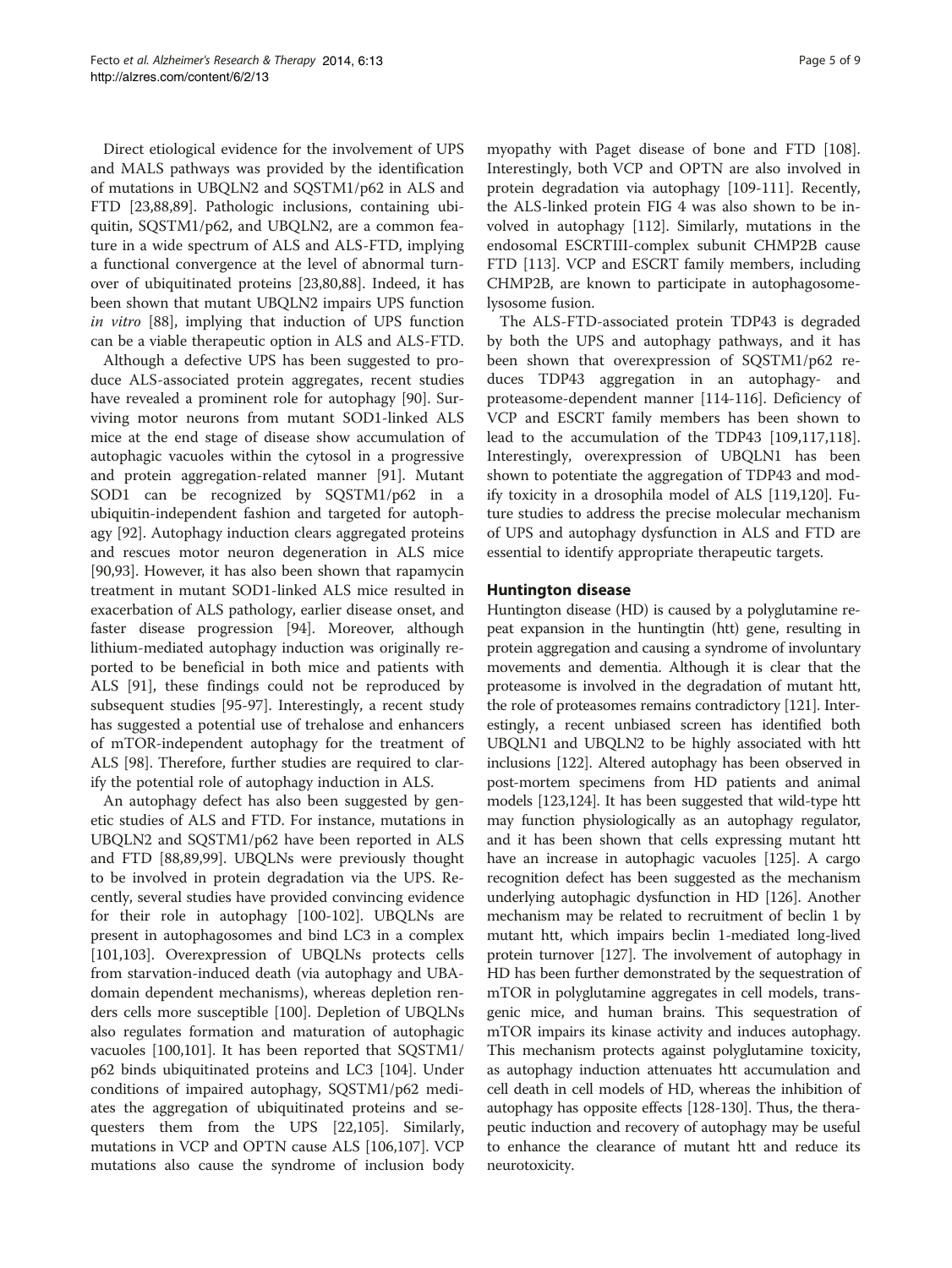#### <span id="page-5-0"></span>Conclusions

Because of their post-mitotic nature, polarized morphology and complex arborization, neurons are particularly sensitive to alterations in protein homeostasis. A plethora of evidence has firmly established the essential role for the UPS and autophagy pathways in both normal physiological functioning as well as pathophysiological conditions of the nervous system.

Impairments in the quality control of proteins and organelles in the neuronal soma, axon, and synapses led to an aggregation of toxic proteins and, thereby, cause neuronal dysfunction and neurodegeneration in diseases such as AD, PD, ALS, FTD, and HD.

As reviewed above, several independent studies have shown that autophagy induction can be beneficial as a disease-modifying treatment in experimental models of various neurodegenerative diseases. Of note, rapamycin has been in clinical practice for several years. But as a disease-modifying therapy in neurodegeneration, longterm use of rapamycin may have adverse effects on cognition by dysregulating physiological mTOR signaling, which is important for axonal growth, dendritic arborization, and synaptic plasticity [[50](#page-6-0),[131](#page-8-0)]. However, such adverse effects have not been reported so far in patients undergoing long-term rapamycin therapy. Autophagy induction therapy would have to be initiated either before disease onset or in the very early stages before pathological protein aggregates have become too large to overwhelm the cellular protein recycling pathways. Moreover, understanding the step(s) affected in the autophagic process is essential to developing targeted therapeutic approaches based on the modulation of autophagy. For instance, if autophagosome-lysosome fusion or lysosomal acidification is impaired, autophagy induction would lead to an accumulation of nondegradable autophagosomes and this could be detrimental. It should also be noted that long-term induction of autophagy may reduce cell viability by reducing the cells' responsiveness to stress [[50\]](#page-6-0).

Mechanistic correlates for abnormal UPS and autophagy in these diseases have yet to be fully understood. Since the cargo destined for recycling may need to be transported over great distances in a neuron, it is likely that complex processes involving abnormal proteinprotein interactions or impaired trafficking (or both) may be involved. A better understanding of these mechanisms will aid in the design of rational therapies for neurodegenerative diseases.

#### Abbreviations

AD: Alzheimer disease; ALS: amyotrophic lateral sclerosis; ATP13A2: lysosomal type 5 P-type ATPase; Aβ: β-amyloid; CMA: chaperone-mediated autophagy; FTD: frontotemporal lobar dementia; GBA: glucocerebrosidase; HD: Huntington disease; htt: huntingtin; MALS: macroautophagy-lysosomal system; mTOR: mammalian target of rapamycin; PD: Parkinson disease; UBA: ubiquitin-associated; UBB<sup>+1</sup>: frame-shift mutant of ubiquitin B;

UBL: ubiquitin-like; UBQLN: ubiquilins; UPS: ubiquitin-proteasome system; βAPP: β-amyloid precursor protein.

#### Competing interests

The authors declare that they have no competing interests.

#### Author details

<sup>1</sup> Division of Neuromuscular Medicine, Davee Department of Neurology and Clinical Neurosciences, Northwestern University Feinberg School of Medicine, Tarry Building, Room 13-715, 303 East Chicago Avenue, Chicago, IL 60611, USA. <sup>2</sup>Interdepartmental Neuroscience Program, Northwestern University Chicago, IL 60611, USA. <sup>3</sup>Department of Cell and Molecular Biology, Northwestern University Feinberg School of Medicine, Chicago, IL 60611, USA.

#### Published: 06 Mar 2014

#### References

- 1. Gestwicki JE, Garza D: Protein quality control in neurodegenerative disease. Prog Mol Biol Transl Sci 2012, 107:327–353.
- 2. Ding M, Shen K: The role of the ubiquitin proteasome system in synapse remodeling and neurodegenerative diseases. Bioessays 2008, 30:1075–1083.
- 3. Mizushima N, Kuma A: Autophagosomes in GFP-LC3 transgenic mice. Methods Mol Biol 2008, 445:119–124.
- 4. Tsvetkov AS, Mitra S, Finkbeiner S: Protein turnover differences between neurons and other cells. Autophagy 2009, 5:1037–1038.
- 5. Hegde AN: The ubiquitin-proteasome pathway and synaptic plasticity. Learn Mem 2010, 17:314–327.
- 6. Tai HC, Schuman EM: Ubiquitin, the proteasome and protein degradation in neuronal function and dysfunction. Nat Rev Neurosci 2008, 9:826–838.
- 7. Dennissen FJ, Kholod N, van Leeuwen FW: The ubiquitin proteasome system in neurodegenerative diseases: culprit, accomplice or victim? Prog Neurobiol 2012, 96:190–207.
- Son JH, Shim JH, Kim KH, Ha JY, Han JY: Neuronal autophagy and neurodegenerative diseases. Exp Mol Med 2012, 44:89–98.
- 9. Powers ET, Morimoto RI, Dillin A, Kelly JW, Balch WE: Biological and chemical approaches to diseases of proteostasis deficiency. Annu Rev Biochem 2009, 78:959–991.
- 10. Baldwin AJ, Knowles TP, Tartaglia GG, Fitzpatrick AW, Devlin GL, Shammas SL, Waudby CA, Mossuto MF, Meehan S, Gras SL, Christodoulou J, Anthony-Cahill SJ, Barker PD, Vendruscolo M, Dobson CM: Metastability of native proteins and the phenomenon of amyloid formation. J Am Chem Soc 2011, 133:14160–14163.
- 11. Cuervo AM, Bergamini E, Brunk UT, Droge W, Ffrench M, Terman A: Autophagy and aging: the importance of maintaining "clean" cells. Autophagy 2005, 1:131–140.
- 12. Walker LC, LeVine H: The cerebral proteopathies: neurodegenerative disorders of protein conformation and assembly. Mol Neurobiol 2000, 21:83–95.
- 13. Gidalevitz T, Ben-Zvi A, Ho KH, Brignull HR, Morimoto RI: Progressive disruption of cellular protein folding in models of polyglutamine diseases. Science 2006, 311:1471–1474.
- 14. Douglas PM, Dillin A: Protein homeostasis and aging in neurodegeneration. J Cell Biol 2010, 190:719–729.
- 15. Morimoto RI: Proteotoxic stress and inducible chaperone networks in neurodegenerative disease and aging. Genes Dev 2008, 22:1427–1438.
- 16. Douglas PM, Summers DW, Cyr DM: Molecular chaperones antagonize proteotoxicity by differentially modulating protein aggregation pathways. Prion 2009, 3:51–58.
- 17. Wong E, Cuervo AM: Integration of clearance mechanisms: the proteasome and autophagy. Cold Spring Harb Perspect Biol 2010, 2: a006734.
- 18. Bedford L, Hay D, Devoy A, Paine S, Powe DG, Seth R, Gray T, Topham I, Fone K, Rezvani N, Mee M, Soane T, Layfield R, Sheppard PW, Ebendal T, Usoskin D, Lowe J, Mayer RJ: Depletion of 26S proteasomes in mouse brain neurons causes neurodegeneration and Lewy-like inclusions resembling human pale bodies. J Neurosci 2008, 28:8189-8198.
- 19. Hara T, Nakamura K, Matsui M, Yamamoto A, Nakahara Y, Suzuki-Migishima R, Yokoyama M, Mishima K, Saito I, Okano H, Mizushima N: Suppression of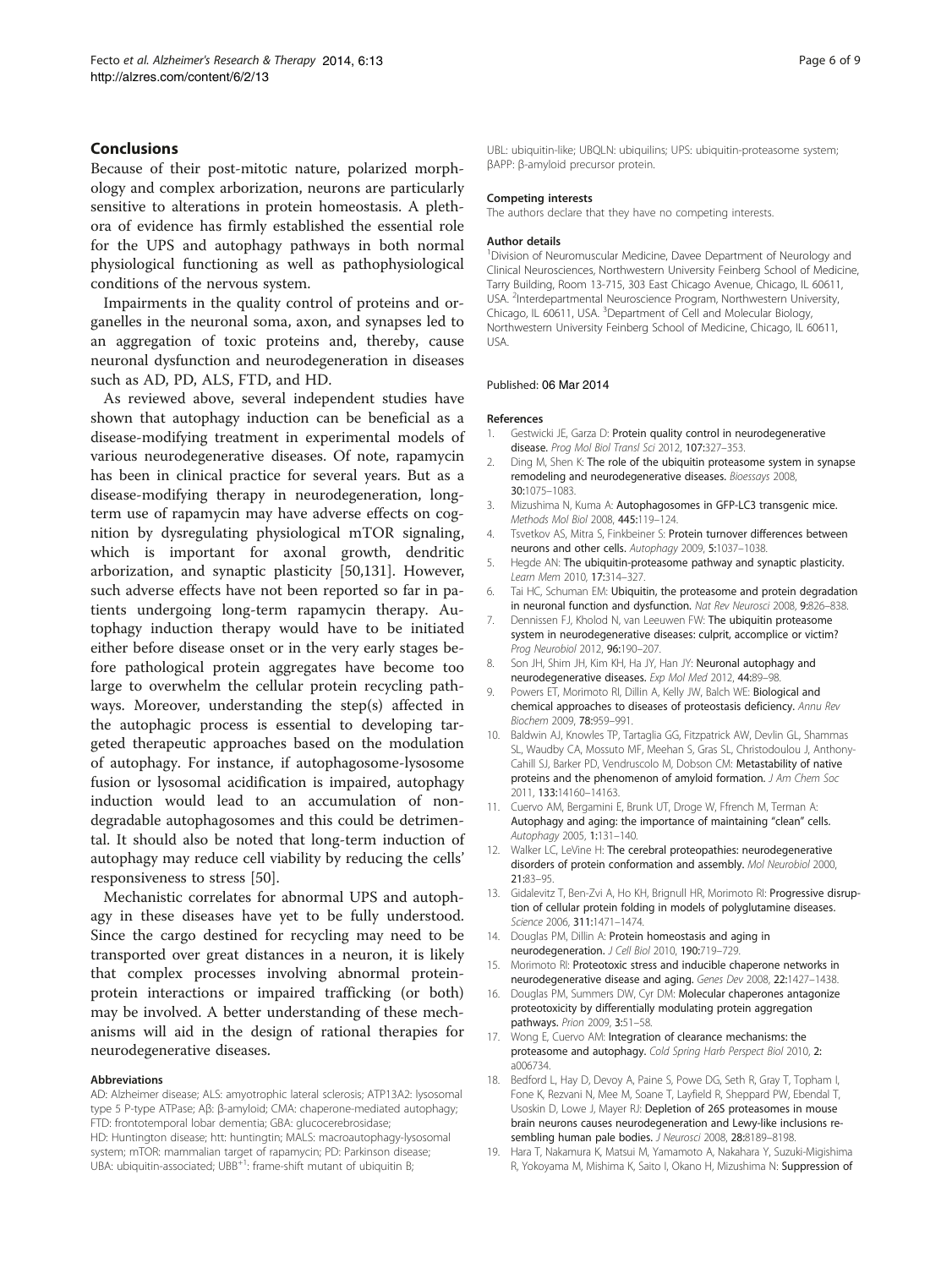<span id="page-6-0"></span>basal autophagy in neural cells causes neurodegenerative disease in mice. Nature 2006, 441:885–889.

- 20. Komatsu M, Waguri S, Chiba T, Murata S, Iwata J, Tanida I, Ueno T, Koike M, Uchiyama Y, Kominami E, Tanaka K: Loss of autophagy in the central nervous system causes neurodegeneration in mice. Nature 2006, 441:880–884.
- 21. Nedelsky NB, Todd PK, Taylor JP: Autophagy and the ubiquitinproteasome system: collaborators in neuroprotection. Biochim Biophys Acta 2008, 1782:691–699.
- 22. Korolchuk VI, Mansilla A, Menzies FM, Rubinsztein DC: Autophagy inhibition compromises degradation of ubiquitin-proteasome pathway substrates. Mol Cell 2009, 33:517–527.
- 23. Fecto F, Siddique T: UBQLN2/P62 cellular recycling pathways in amyotrophic lateral sclerosis and frontotemporal dementia. Muscle Nerve 2012, 45:157–162.
- 24. Koga H, Cuervo AM: Chaperone-mediated autophagy dysfunction in the pathogenesis of neurodegeneration. Neurobiol Dis 2011, 43:29–37.
- 25. Grune T, Botzen D, Engels M, Voss P, Kaiser B, Jung T, Grimm S, Ermak G, Davies KJ: Tau protein degradation is catalyzed by the ATP/ubiquitinindependent 20S proteasome under normal cell conditions. Arch Biochem Biophys 2010, 500:181–188.
- 26. Keck S, Nitsch R, Grune T, Ullrich O: Proteasome inhibition by paired helical filament-tau in brains of patients with Alzheimer's disease. J Neurochem 2003, 85:115–122.
- 27. Tseng BP, Green KN, Chan JL, Blurton-Jones M, LaFerla FM: Abeta inhibits the proteasome and enhances amyloid and tau accumulation. Neurobiol Aging 2008, 29:1607–1618.
- 28. Keller JN, Hanni KB, Markesbery WR: Impaired proteasome function in Alzheimer's disease. J Neurochem 2000, 75:436–439.
- 29. van Leeuwen FW, de Kleijn DP, van den Hurk HH, Neubauer A, Sonnemans MA, Sluijs JA, Köycü S, Ramdjielal RD, Salehi A, Martens GJ, Grosveld FG, Peter J, Burbach H, Hol EM: Frameshift mutants of beta amyloid precursor protein and ubiquitin-B in Alzheimer's and Down patients. Science 1998, 279:242–247.
- 30. Dennissen FJ, Kholod N, Steinbusch HW, Van Leeuwen FW: Misframed proteins and neurodegeneration: a novel view on Alzheimer's and Parkinson's diseases. Neurodegener Dis 2010, 7:76–79.
- 31. van Tijn P, de Vrij FM, Schuurman KG, Dantuma NP, Fischer DF, van Leeuwen FW, Hol EM: Dose-dependent inhibition of proteasome activity by a mutant ubiquitin associated with neurodegenerative disease. J Cell Sci 2007, 120:1615–1623.
- 32. Ko S, Kang GB, Song SM, Lee JG, Shin DY, Yun JH, Sheng Y, Cheong C, Jeon YH, Jung YK, Arrowsmith CH, Avvakumov GV, Dhe-Paganon S, Yoo YJ, Eom SH, Lee W: Structural basis of E2-25 K/UBB + 1 interaction leading to proteasome inhibition and neurotoxicity. J Biol Chem 2010, 285:36070–36080.
- 33. Haapasalo A, Viswanathan J, Bertram L, Soininen H, Tanzi RE, Hiltunen M: Emerging role of Alzheimer's disease-associated ubiquilin-1 in protein aggregation. Biochem Soc Trans 2010, 38:150–155.
- 34. Nixon RA, Wegiel J, Kumar A, Yu WH, Peterhoff C, Cataldo A, Cuervo AM: Extensive involvement of autophagy in Alzheimer disease: an immunoelectron microscopy study. J Neuropathol Exp Neurol 2005, 64:113-122.
- 35. Yu WH, Cuervo AM, Kumar A, Peterhoff CM, Schmidt SD, Lee JH, Mohan PS, Mercken M, Farmery MR, Tjernberg LO, Jiang Y, Duff K, Uchiyama Y, Näslund J, Mathews PM, Cataldo AM, Nixon RA: Macroautophagy - a novel betaamyloid peptide-generating pathway activated in Alzheimer's disease. J Cell Biol 2005, 171:87–98.
- 36. Nixon RA: Autophagy, amyloidogenesis and Alzheimer disease. J Cell Sci 2007, 120:4081–4091.
- 37. Boland B, Kumar A, Lee S, Platt FM, Wegiel J, Yu WH, Nixon RA: Autophagy induction and autophagosome clearance in neurons: relationship to autophagic pathology in Alzheimer's disease. J Neurosci 2008, 28:6926-6937.
- 38. Caccamo A, Majumder S, Richardson A, Strong R, Oddo S: Molecular interplay between mammalian target of rapamycin (mTOR), amyloidbeta, and Tau: effects on cognitive impairments. J Biol Chem 2010, 285:13107–13120.
- 39. Caccamo A, Maldonado MA, Majumder S, Medina DX, Holbein W, Magri A, Oddo S: Naturally secreted amyloid-beta increases mammalian target of rapamycin (mTOR) activity via a PRAS40-mediated mechanism. J Biol Chem 2011, 286:8924–8932.
- 40. Meske V, Albert F, Ohm TG: Coupling of mammalian target of rapamycin with phosphoinositide 3-kinase signaling pathway regulates protein

phosphatase 2A- and glycogen synthase kinase-3 -dependent phosphorylation of Tau. J Biol Chem 2008, 283:100–109.

- 41. Hung SY, Huang WP, Liou HC, Fu WM: Autophagy protects neuron from Abeta-induced cytotoxicity. Autophagy 2009, 5:502–510.
- 42. Lee JH, Yu WH, Kumar A, Lee S, Mohan PS, Peterhoff CM, Wolfe DM, Martinez-Vicente M, Massey AC, Sovak G, Uchiyama Y, Westaway D, Cuervo AM, Nixon RA: Lysosomal proteolysis and autophagy require presenilin 1 and are disrupted by Alzheimer-related PS1 mutations. Cell 2010, 141:1146–1158.
- 43. Avrahami L, Farfara D, Shaham-Kol M, Vassar R, Frenkel D, Eldar-Finkelman H: Inhibition of glycogen synthase kinase-3 ameliorates beta-amyloid pathology and restores lysosomal acidification and mammalian target of rapamycin activity in the Alzheimer disease mouse model: in vivo and in vitro studies. J Biol Chem 2013, 288:1295–1306.
- 44. Wolfe DM, Lee JH, Kumar A, Lee S, Orenstein SJ, Nixon RA: Autophagy failure in Alzheimer's disease and the role of defective lysosomal acidification. Eur J Neurosci 2013, 37:1949–1961.
- 45. Torres M, Jimenez S, Sanchez-Varo R, Navarro V, Trujillo-Estrada L, Sanchez-Mejias E, Carmona I, Davila JC, Vizuete M, Gutierrez A, Vitorica J: Defective lysosomal proteolysis and axonal transport are early pathogenic events that worsen with age leading to increased APP metabolism and synaptic Abeta in transgenic APP/PS1 hippocampus. Mol Neurodegener 2012, 7:59.
- 46. Dobrowolski R, Vick P, Ploper D, Gumper I, Snitkin H, Sabatini DD, De Robertis EM: Presenilin deficiency or lysosomal inhibition enhances Wnt signaling through relocalization of GSK3 to the late-endosomal compartment. Cell Rep 2012, 2:1316–1328.
- 47. Zhang X, Garbett K, Veeraraghavalu K, Wilburn B, Gilmore R, Mirnics K, Sisodia SS: A role for presenilins in autophagy revisited: normal acidification of lysosomes in cells lacking PSEN1 and PSEN2. J Neurosci 2012, 32:8633–8648.
- 48. Coen K, Flannagan RS, Baron S, Carraro-Lacroix LR, Wang D, Vermeire W, Michiels C, Munck S, Baert V, Sugita S, Wuytack F, Hiesinger PR, Grinstein S, Annaert W: Lysosomal calcium homeostasis defects, not proton pump defects, cause endo-lysosomal dysfunction in PSEN-deficient cells. J Cell Biol 2012, 198:23–35.
- 49. Yang DS, Stavrides P, Mohan PS, Kaushik S, Kumar A, Ohno M, Schmidt SD, Wesson D, Bandyopadhyay U, Jiang Y, Pawlik M, Peterhoff CM, Yang AJ, Wilson DA, St George-Hyslop P, Westaway D, Mathews PM, Levy E, Cuervo AM, Nixon RA: Reversal of autophagy dysfunction in the TgCRND8 mouse model of Alzheimer's disease ameliorates amyloid pathologies and memory deficits. Brain 2011, 134:258–277.
- 50. Bove J, Martinez-Vicente M, Vila M: Fighting neurodegeneration with rapamycin: mechanistic insights. Nat Rev Neurosci 2011, 12:437–452.
- 51. Spilman P, Podlutskaya N, Hart MJ, Debnath J, Gorostiza O, Bredesen D, Richardson A, Strong R, Galvan V: Inhibition of mTOR by rapamycin abolishes cognitive deficits and reduces amyloid-beta levels in a mouse model of Alzheimer's disease. PLoS One 2010, 5:e9979.
- 52. Pickford F, Masliah E, Britschgi M, Lucin K, Narasimhan R, Jaeger PA, Small S, Spencer B, Rockenstein E, Levine B, Wyss-Coray T: The autophagy-related protein beclin 1 shows reduced expression in early Alzheimer disease and regulates amyloid beta accumulation in mice. J Clin Invest 2008, 118:2190–2199.
- 53. Casadio A, Martin KC, Giustetto M, Zhu H, Chen M, Bartsch D, Bailey CH, Kandel ER: A transient, neuron-wide form of CREB-mediated long-term facilitation can be stabilized at specific synapses by local protein synthesis. Cell 1999. 99:221-237.
- Tischmeyer W, Schicknick H, Kraus M, Seidenbecher CI, Staak S, Scheich H, Gundelfinger ED: Rapamycin-sensitive signalling in long-term consolidation of auditory cortex-dependent memory. Eur J Neurosci 2003, 18:942–950.
- 55. Ling D, Song HJ, Garza D, Neufeld TP, Salvaterra PM: Abeta42-induced neurodegeneration via an age-dependent autophagic-lysosomal injury in Drosophila. PLoS One 2009, 4:e4201.
- 56. Ebrahimi-Fakhari D, Cantuti-Castelvetri I, Fan Z, Rockenstein E, Masliah E, Hyman BT, McLean PJ, Unni VK: Distinct roles in vivo for the ubiquitinproteasome system and the autophagy-lysosomal pathway in the degradation of alpha-synuclein. J Neurosci 2011, 31:14508-14520.
- 57. Stefanis L, Larsen KE, Rideout HJ, Sulzer D, Greene LA: Expression of A53T mutant but not wild-type alpha-synuclein in PC12 cells induces alterations of the ubiquitin-dependent degradation system, loss of dopamine release, and autophagic cell death. J Neurosci 2001, 21:9549–9560.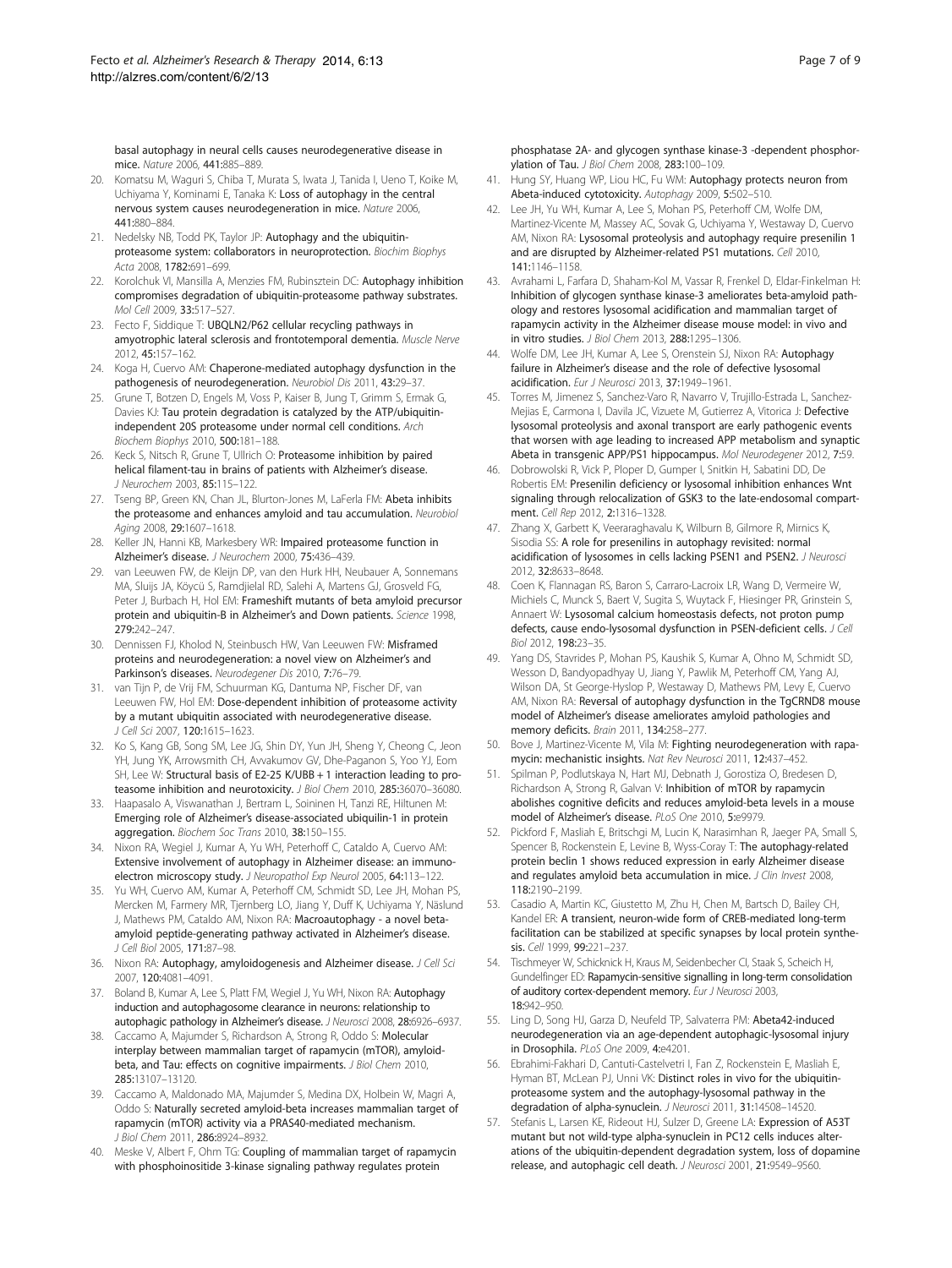- <span id="page-7-0"></span>58. Leroy E, Boyer R, Auburger G, Leube B, Ulm G, Mezey E, Harta G, Brownstein MJ, Jonnalagada S, Chernova T, Dehejia A, Lavedan C, Gasser T, Steinbach PJ, Wilkinson KD, Polymeropoulos MH: The ubiquitin pathway in Parkinson's disease. Nature 1998, 395:451–452.
- 59. Kitada T, Asakawa S, Hattori N, Matsumine H, Yamamura Y, Minoshima S, Yokochi M, Mizuno Y, Shimizu N: Mutations in the parkin gene cause autosomal recessive juvenile parkinsonism. Nature 1998, 392:605–608.
- 60. Shimura H, Schlossmacher MG, Hattori N, Frosch MP, Trockenbacher A, Schneider R, Mizuno Y, Kosik KS, Selkoe DJ: Ubiquitination of a new form of alpha-synuclein by parkin from human brain: implications for Parkinson's disease. Science 2001, 293:263–269.
- 61. Safadi SS, Barber KR, Shaw GS: Impact of autosomal recessive juvenile Parkinson's disease mutations on the structure and interactions of the parkin ubiquitin-like domain. Biochemistry 2011, 50:2603–2610.
- 62. Ahmed I, Liang Y, Schools S, Dawson VL, Dawson TM, Savitt JM: Development and characterization of a new Parkinson's disease model resulting from impaired autophagy. J Neurosci 2012, 32:16503–16509.
- 63. Watanabe Y, Tatebe H, Taguchi K, Endo Y, Tokuda T, Mizuno T, Nakagawa M, Tanaka M: p62/SQSTM1-dependent autophagy of Lewy body-like alpha-synuclein inclusions. PLoS One 2012, 7:e52868.
- 64. Winslow AR, Chen CW, Corrochano S, Acevedo-Arozena A, Gordon DE, Peden AA, Lichtenberg M, Menzies FM, Ravikumar B, Imarisio S, Brown S, O'Kane CJ, Rubinsztein DC: alpha-Synuclein impairs macroautophagy: implications for Parkinson's disease. J Cell Biol 2010, 190:1023-1037.
- Kirik D, Rosenblad C, Burger C, Lundberg C, Johansen TE, Muzyczka N, Mandel RJ, Bjorklund A: Parkinson-like neurodegeneration induced by targeted overexpression of alpha-synuclein in the nigrostriatal system. J Neurosci 2002, 22:2780–2791.
- 66. Irrcher I, Aleyasin H, Seifert EL, Hewitt SJ, Chhabra S, Phillips M, Lutz AK, Rousseaux MW, Bevilacqua L, Jahani-Asl A, Callaghan S, MacLaurin JG, Winklhofer KF, Rizzu P, Rippstein P, Kim RH, Chen CX, Fon EA, Slack RS, Harper ME, McBride HM, Mak TW, Park DS: Loss of the Parkinson's disease-linked gene DJ-1 perturbs mitochondrial dynamics. Hum Mol Genet 2010, 19:3734–3746.
- 67. Plowey ED, Cherra SJ 3rd, Liu YJ, Chu CT: Role of autophagy in G2019S-LRRK2-associated neurite shortening in differentiated SH-SY5Y cells. J Neurochem 2008, 105:1048–1056.
- 68. Michiorri S, Gelmetti V, Giarda E, Lombardi F, Romano F, Marongiu R, Nerini-Molteni S, Sale P, Vago R, Arena G, Torosantucci L, Cassina L, Russo MA, Dallapiccola B, Valente EM, Casari G: The Parkinson-associated protein PINK1 interacts with Beclin1 and promotes autophagy. Cell Death Differ 2010, 17:962–974.
- 69. Spencer B, Potkar R, Trejo M, Rockenstein E, Patrick C, Gindi R, Adame A, Wyss-Coray T, Masliah E: Beclin 1 gene transfer activates autophagy and ameliorates the neurodegenerative pathology in alpha-synuclein models of Parkinson's and Lewy body diseases. J Neurosci 2009, 29:13578–13588.
- 70. Narendra D, Tanaka A, Suen DF, Youle RJ: Parkin is recruited selectively to impaired mitochondria and promotes their autophagy. J Cell Biol 2008, 183:795–803.
- 71. Narendra DP, Jin SM, Tanaka A, Suen DF, Gautier CA, Shen J, Cookson MR, Youle RJ: PINK1 is selectively stabilized on impaired mitochondria to activate Parkin. PLoS Biol 2010, 8:e1000298.
- 72. Geisler S, Holmstrom KM, Skujat D, Fiesel FC, Rothfuss OC, Kahle PJ, Springer W: PINK1/Parkin-mediated mitophagy is dependent on VDAC1 and p62/ SQSTM1. Nat Cell Biol 2010, 12:119–131.
- 73. Geisler S, Holmstrom KM, Treis A, Skujat D, Weber SS, Fiesel FC, Kahle PJ, Springer W: The PINK1/Parkin-mediated mitophagy is compromised by PD-associated mutations. Autophagy 2010, 6:871–878.
- 74. Greene JC, Whitworth AJ, Kuo I, Andrews LA, Feany MB, Pallanck LJ: Mitochondrial pathology and apoptotic muscle degeneration in Drosophila parkin mutants. Proc Natl Acad Sci U S A 2003, 100:4078–4083.
- 75. Gautier CA, Kitada T, Shen J: Loss of PINK1 causes mitochondrial functional defects and increased sensitivity to oxidative stress. Proc Natl Acad Sci U S A 2008, 105:11364–11369.
- 76. Shim JH, Yoon SH, Kim KH, Han JY, Ha JY, Hyun DH, Paek SH, Kang UJ, Zhuang X, Son JH: The antioxidant Trolox helps recovery from the familial Parkinson's disease-specific mitochondrial deficits caused by PINK1- and DJ-1-deficiency in dopaminergic neuronal cells. Mitochondrion 2011, 11:707–715.
- 77. Dehay B, Martinez-Vicente M, Caldwell GA, Caldwell KA, Yue Z, Cookson MR, Klein C, Vila M, Bezard E: Lysosomal impairment in Parkinson's disease. Mov Disord 2013, 28:725–732.
- 78. Usenovic M, Tresse E, Mazzulli JR, Taylor JP, Krainc D: Deficiency of ATP13A2 leads to lysosomal dysfunction, alpha-synuclein accumulation, and neurotoxicity. J Neurosci 2012, 32:4240-4246.
- 79. Schultheis PJ, Fleming SM, Clippinger AK, Lewis J, Tsunemi T, Giasson B, Dickson DW, Mazzulli JR, Bardgett ME, Haik KL, Ekhator O, Chava AK, Howard J, Gannon M, Hoffman E, Chen Y, Prasad V, Linn SC, Tamargo RJ, Westbroek W, Sidransky E, Krainc D, Shull GE: Atp13a2-deficient mice exhibit neuronal ceroid lipofuscinosis, limited alpha-synuclein accumulation and age-dependent sensorimotor deficits. Hum Mol Genet 2013, 22:2067–2082.
- 80. Fecto F, Siddique T: Making connections: pathology and genetics link amyotrophic lateral sclerosis with frontotemporal lobe dementia. J Mol Neurosci 2011, 45:663–675.
- 81. Tashiro Y, Urushitani M, Inoue H, Koike M, Uchiyama Y, Komatsu M, Tanaka K, Yamazaki M, Abe M, Misawa H, Sakimura K, Ito H, Takahashi R: Motor neuron-specific disruption of proteasomes, but not autophagy, replicates amyotrophic lateral sclerosis. J Biol Chem 2012, 287:42984–42994.
- Cheroni C, Marino M, Tortarolo M, Veglianese P, De Biasi S, Fontana E, Zuccarello LV, Maynard CJ, Dantuma NP, Bendotti C: Functional alterations of the ubiquitin-proteasome system in motor neurons of a mouse model of familial amyotrophic lateral sclerosis. Hum Mol Genet 2009, 18:82–96.
- 83. Puttaparthi K, Wojcik C, Rajendran B, DeMartino GN, Elliott JL: Aggregate formation in the spinal cord of mutant SOD1 transgenic mice is reversible and mediated by proteasomes. J Neurochem 2003, 87:851–860.
- 84. Di Noto L, Whitson LJ, Cao X, Hart PJ, Levine RL: Proteasomal degradation of mutant superoxide dismutases linked to amyotrophic lateral sclerosis. J Biol Chem 2005, 280:39907–39913.
- 85. Hoffman EK, Wilcox HM, Scott RW, Siman R: Proteasome inhibition enhances the stability of mouse Cu/Zn superoxide dismutase with mutations linked to familial amyotrophic lateral sclerosis. J Neurol Sci 1996, 139:15–20.
- 86. Hyun DH, Lee M, Halliwell B, Jenner P: Proteasomal inhibition causes the formation of protein aggregates containing a wide range of proteins, including nitrated proteins. J Neurochem 2003, 86:363–373.
- 87. Johnston JA, Dalton MJ, Gurney ME, Kopito RR: Formation of high molecular weight complexes of mutant Cu, Zn-superoxide dismutase in a mouse model for familial amyotrophic lateral sclerosis. Proc Natl Acad Sci U S A 2000, 97:12571–12576.
- Deng HX, Chen W, Hong ST, Boycott KM, Gorrie GH, Siddique N, Yang Y, Fecto F, Shi Y, Zhai H, Jiang H, Hirano M, Rampersaud E, Jansen GH, Donkervoort S, Bigio EH, Brooks BR, Ajroud K, Sufit RL, Haines JL, Mugnaini E, Pericak-Vance MA, Siddique T: Mutations in UBQLN2 cause dominant Xlinked juvenile and adult-onset ALS and ALS/dementia. Nature 2011, 477:211–215.
- 89. Fecto F, Yan J, Vemula SP, Liu E, Yang Y, Chen W, Zheng JG, Shi Y, Siddique N, Arrat H, Donkervoort S, Ajroud-Driss S, Sufit RL, Heller SL, Deng HX, Siddique T: SQSTM1 mutations in familial and sporadic amyotrophic lateral sclerosis. Arch Neurol 2011, 68:1440–1446.
- 90. Ferrucci M, Fulceri F, Toti L, Soldani P, Siciliano G, Paparelli A, Fornai F: Protein clearing pathways in ALS. Arch Ital Biol 2011, 149:121-149.
- 91. Fornai F, Longone P, Cafaro L, Kastsiuchenka O, Ferrucci M, Manca ML, Lazzeri G, Spalloni A, Bellio N, Lenzi P, Modugno N, Siciliano G, Isidoro C, Murri L, Ruggieri S, Paparelli A: Lithium delays progression of amyotrophic lateral sclerosis. Proc Natl Acad Sci U S A 2008, 105:2052–2057.
- 92. Gal J, Strom AL, Kwinter DM, Kilty R, Zhang J, Shi P, Fu W, Wooten MW, Zhu H: Sequestosome 1/p62 links familial ALS mutant SOD1 to LC3 via an ubiquitin-independent mechanism. J Neurochem 2009, 111:1062–1073.
- 93. Hetz C, Thielen P, Matus S, Nassif M, Court F, Kiffin R, Martinez G, Cuervo AM, Brown RH, Glimcher LH: XBP-1 deficiency in the nervous system protects against amyotrophic lateral sclerosis by increasing autophagy. Genes Dev 2009, 23:2294–2306.
- 94. Zhang X, Li L, Chen S, Yang D, Wang Y, Wang Z, Le W: Rapamycin treatment augments motor neuron degeneration in SOD1(G93A) mouse model of amyotrophic lateral sclerosis. Autophagy 2011, 7:412–425.
- 95. Pizzasegola C, Caron I, Daleno C, Ronchi A, Minoia C, Carri MT, Bendotti C: Treatment with lithium carbonate does not improve disease progression in two different strains of SOD1 mutant mice. Amyotroph Lateral Scler 2009, 10:221–228.
- 96. Gill A, Kidd J, Vieira F, Thompson K, Perrin S: No benefit from chronic lithium dosing in a sibling-matched, gender balanced, investigator-